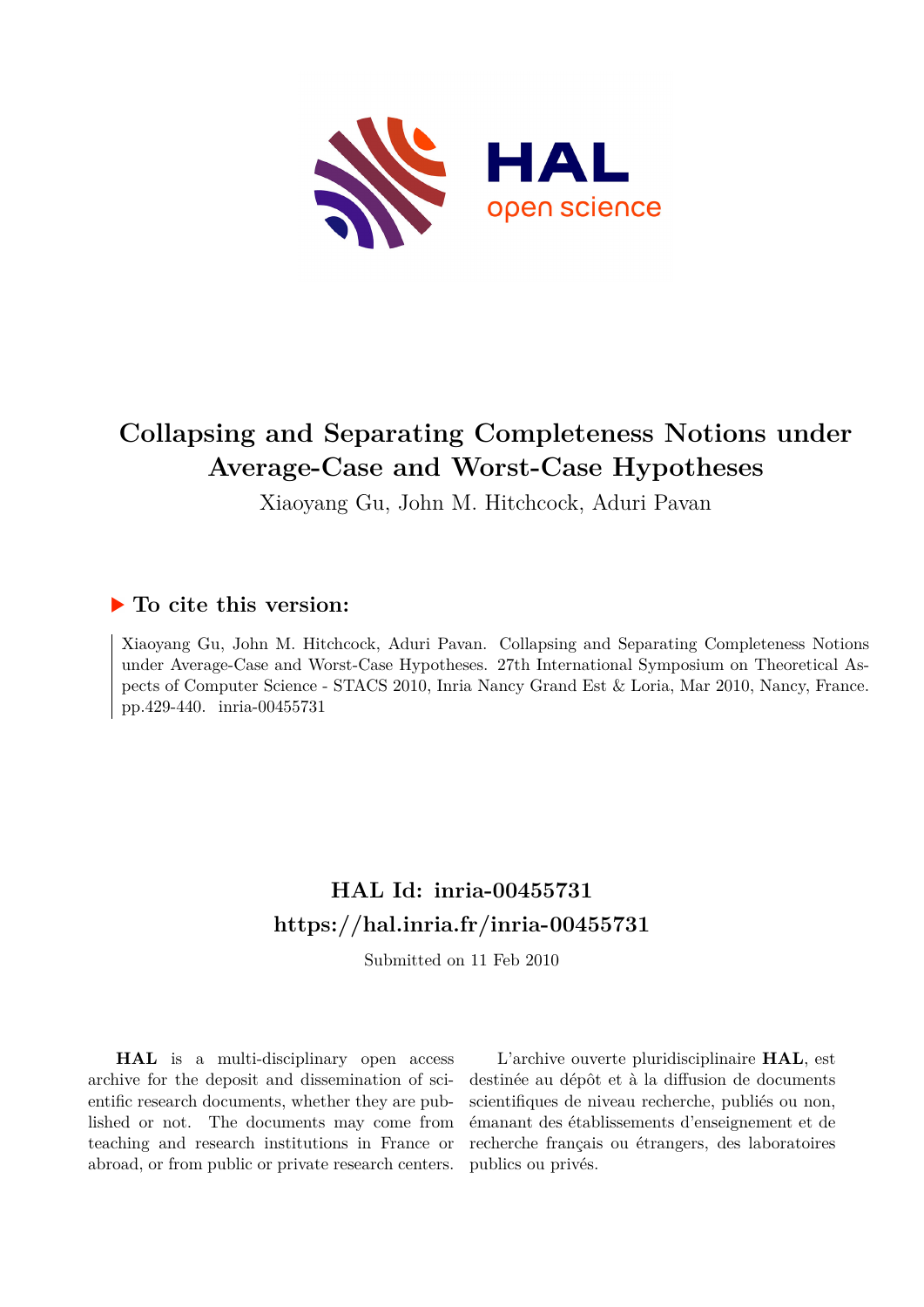### COLLAPSING AND SEPARATING COMPLETENESS NOTIONS UNDER AVERAGE-CASE AND WORST-CASE HYPOTHESES

XIAOYANG GU $^1$ AND JOHN M. HITCHCOCK $^2$ AND A. PAVAN $^3$ 

<sup>1</sup> LinkedIn Corporation

<sup>2</sup> Department of Computer Science, University of Wyoming

<sup>3</sup> Department of Computer Science, Iowa State University

Abstract. This paper presents the following results on sets that are complete for NP.

- (i) If there is a problem in NP that requires  $2^{n^{\Omega(1)}}$  time at almost all lengths, then every many-one NP-complete set is complete under length-increasing reductions that are computed by polynomial-size circuits.
- (ii) If there is a problem in co-NP that cannot be solved by polynomial-size nondeterministic circuits, then every many-one complete set is complete under length-increasing reductions that are computed by polynomial-size circuits.
- (iii) If there exist a one-way permutation that is secure against subexponential-size circuits and there is a hard tally language in NP∩co-NP, then there is a Turing complete language for NP that is not many-one complete.

Our first two results use worst-case hardness hypotheses whereas earlier work that showed similar results relied on average-case or almost-everywhere hardness assumptions. The use of average-case and worst-case hypotheses in the last result is unique as previous results obtaining the same consequence relied on almost-everywhere hardness results.

#### 1. Introduction

It is widely believed that many important problems in NP such as satisfiability, clique, and discrete logarithm are exponentially hard to solve. Existence of such intractable problems has a bright side: research has shown that we can use this kind of intractability to our advantage to gain a better understanding of computational complexity, for derandomizing probabilistic computations, and for designing computationally-secure cryptographic primitives. For example, if there is a problem in EXP (such as any of the aforementioned problems) that has  $2^{n^{\Omega(1)}}$ -size worst-case circuit complexity (i.e., that for all sufficiently large  $n$ , no subexponential size circuit solves the problem correctly on all instances of size

Pavan's research was supported in part by NSF grants 0830479 and 0916797.



c X. Gu, J. M. Hitchcock, and A. Pavan

CC Creative Commons Attribution-NoDerivs License

*Key words and phrases:* computational complexity, NP-completeness.

Gu's research was supported in part by NSF grants 0652569 and 0728806.

Hitchcock's research was supported in part by NSF grants 0515313 and 0652601 and by an NWO travel grant. Part of this research was done while this author was on sabbatical at CWI.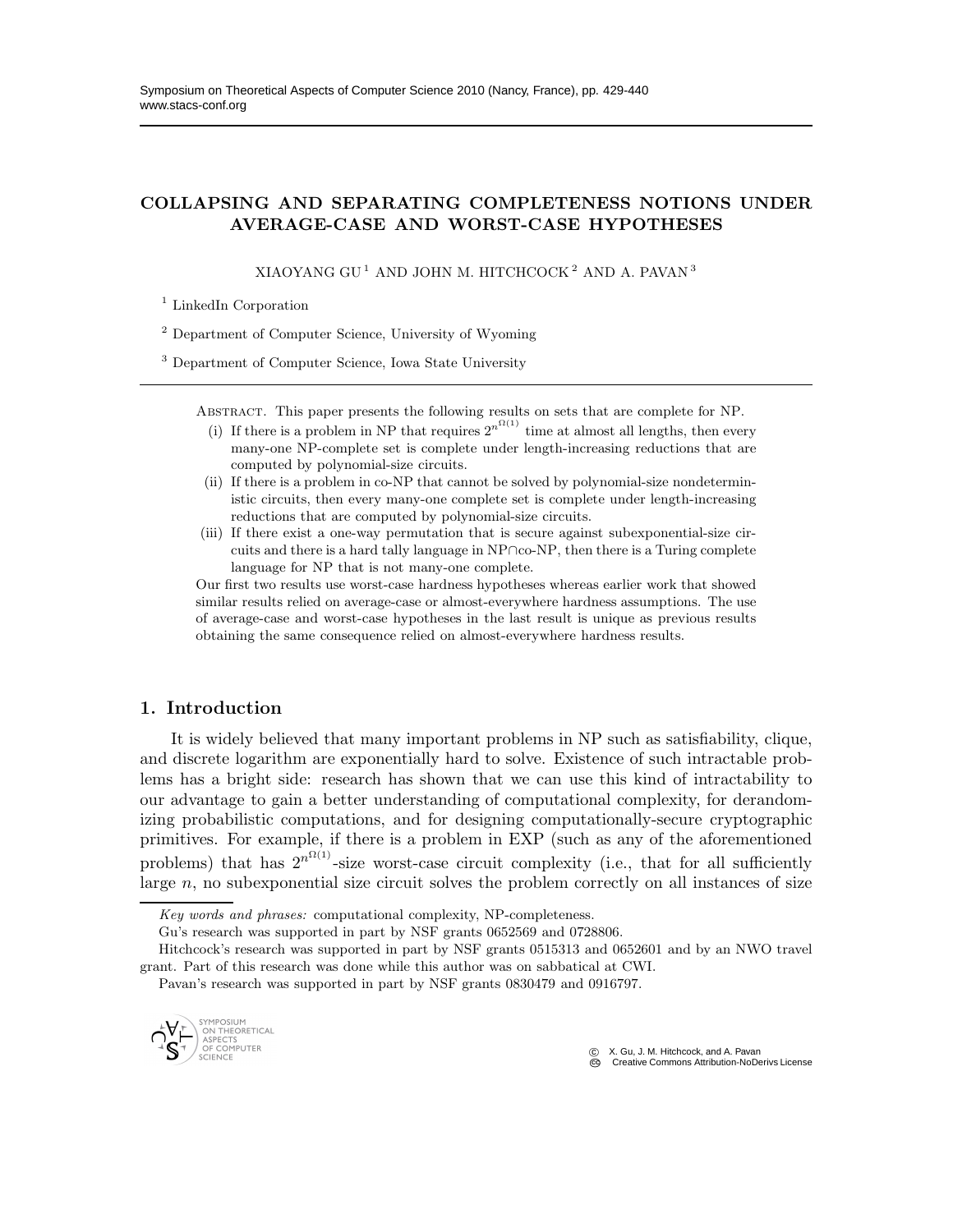$n$ ), then it can be used to construct pseudorandom generators. Using these pseudorandom generators, BPP problems can be solved in deterministic quasipolynomial time [23]. Similar average-case hardness assumptions on the discrete logarithm and factoring problems have important ramifications in cryptography. While these hardness assumptions have been widely used in cryptography and derandomization, more recently Agrawal [1] and Agrawal and Watanabe [2] showed that they are also useful for improving our understanding of NPcompleteness. In this paper, we provide further applications of such hardness assumptions.

#### 1.1. Length-Increasing Reductions

A language is NP-complete if every language in NP is reducible to it. While there are several ways to define the notion of reduction, the most common definition uses polynomialtime computable many-one functions. Many natural problems that arise in practice have been shown to be NP-complete using polynomial-time computable many-one reductions. However, it has been observed that all known NP-completeness results hold when we restrict the notion of reduction. For example, SAT is complete under polynomial-time reductions that are one-to-one and length-increasing. In fact, all known many-one complete problems for NP are complete under this type of reduction [9]. This raises the following question: are there languages that are complete under polynomial-time many-one reductions but not complete under polynomial-time, one-to-one, length-increasing reductions? Berman [8] showed that every many-one complete set for E is complete under one-to-one, length-increasing reductions. Thus for E, these two completeness notions coincide. A weaker result is known for NE. Ganesan and Homer [17] showed that all NE-complete sets are complete via one-to-one reductions that are exponentially honest.

For NP, until recently there had not been any progress on this question. Agrawal [1] showed that if one-way permutations exist, then all NP-complete sets are complete via oneto-one, length-increasing reductions that are computable by polynomial-size circuits. Hitchcock and Pavan [20] showed that NP-complete sets are complete under length-increasing P/poly reductions under the measure hypothesis on NP [26]. Recently Buhrman et al. improved the latter result to show that if the measure hypothesis holds, then all NP-complete sets are complete via length-increasing,  $P$ /-computable functions with log log n bits of advice [10]. More recently, Agrawal and Watanabe [2] showed that if there exist regular one-way functions, then all NP-complete sets are complete via one-one, length-increasing, P/poly-computable reductions. All the hypotheses used in these works require the existence of an almost-everywhere hard language or an average-case hard language in NP.

In the first part of this paper, we consider hypotheses that only concern the *worst-case* hardness of languages in NP. Our first hypothesis concerns the deterministic time complexity of languages in NP. We show that if there is a language in NP for which every correct algorithm spends more than  $2^{n^{\epsilon}}$  time at almost all lengths, then NP-complete languages are complete via P/poly-computable, length-increasing reductions. The second hypothesis concerns nondeterministic circuit complexity of languages in co-NP. We show that if there is a language in co-NP that cannot be solved by nondeterministic polynomial-size circuits, then all NP-complete sets are complete via length-increasing P/poly-computable reductions. For more formal statements of the hypotheses, we refer the reader to Section 3. We stress that these hypotheses require only worst-case hardness. The worst-case hardness is of course required at every length, a technical condition that is necessary in order to build a reduction that works at every length rather than just infinitely often.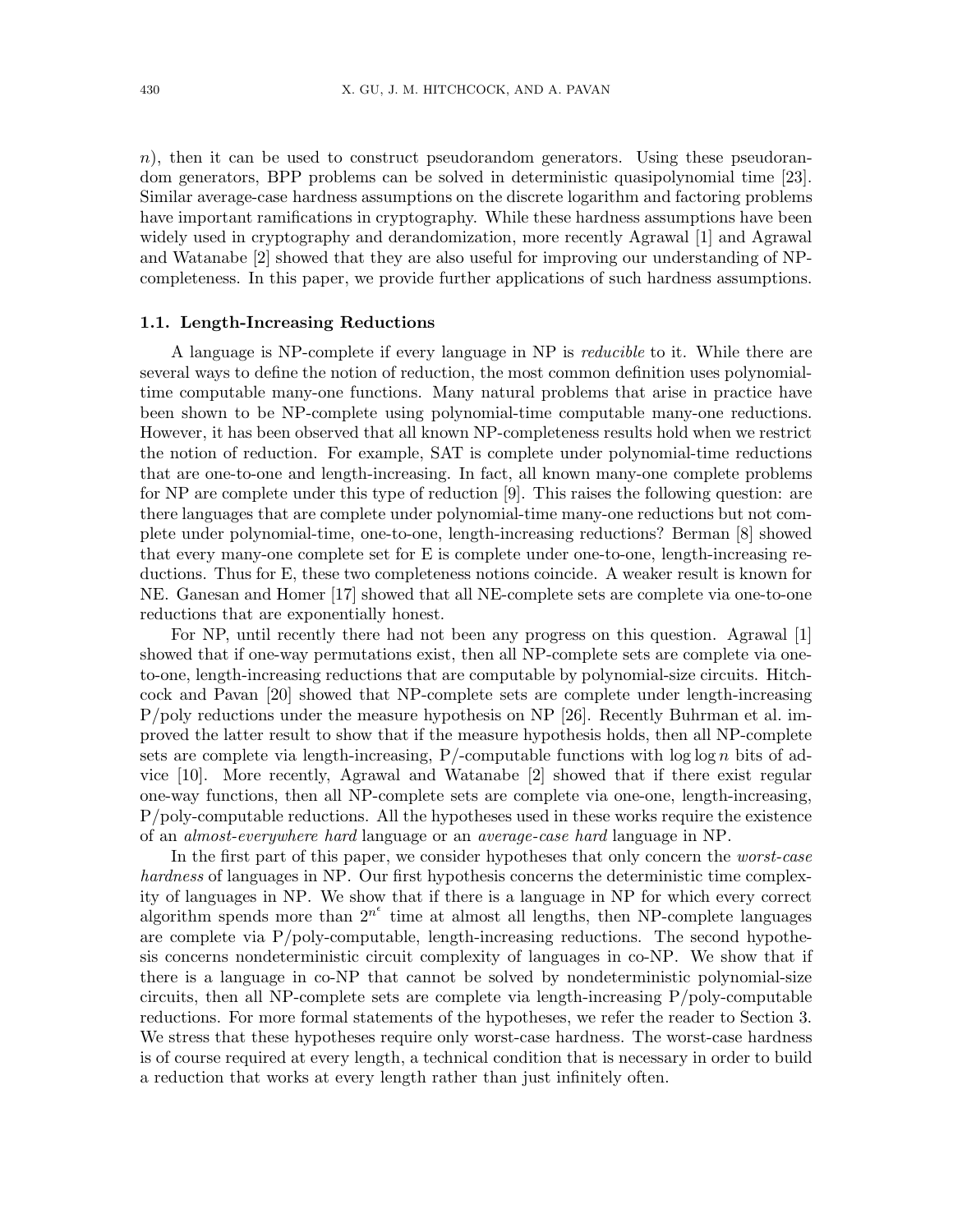#### 1.2. Turing Reductions versus Many-One Reductions

In the second part of the paper we study the completeness notion obtained by allowing a more general notion of reduction—Turing reduction. Informally, with Turing reductions an instance of a problem can be solved by asking polynomially many (adaptive) queries about the instances of the other problem. A language in NP is Turing complete if there is a polynomial-time Turing reduction to it from every other language in NP. Though manyone completeness is the most commonly used completeness notion, Turing completeness also plays an important role in complexity theory. Several properties of Turing complete sets are closely tied to the separation of complexity classes. For example, Turing complete sets for EXP are sparse if and only if EXP contains polynomial-size circuits. Moreover, to capture our intuition that a complete problem is easy, then the entire class is easy, Turing reductions seem to be the "correct" reductions to define completeness. In fact, the seminal paper of Cook [13] used Turing reductions to define completeness, though Levin [25] used many-one reductions.

This raises the question of whether there is a Turing complete language for NP that is not many-one complete. Ladner, Lynch and Selman [24] posed this question in 1975, thus making it one of the oldest problems in complexity theory. This question is completely resolved for exponential time classes such as EXP and NEXP [33, 12]. We know that for both these classes many-one completeness differs from Turing-completeness. However progress on the NP side has been very slow. Lutz and Mayordomo [27] were the first to provide evidence that Turing completeness differs from many-one completeness. They showed that if the measure hypothesis holds, then the completeness notions differ. Since then a few other weaker hypotheses have been used to achieve the separation of Turing completeness from many-one completeness [3, 30, 31, 21, 29].

All the hypotheses used in the above works are considered "strong" hypotheses as they require the existence of an *almost everywhere hard* language in NP. That is, there is a language  $L$  in NP and every algorithm that decides  $L$  takes exponential-time an all but finitely many strings. A drawback of these hypotheses is that we do not have any candidate languages in NP that are believed to be almost everywhere hard.

It has been open whether we can achieve the separation using more believable hypotheses that involve average-case hardness or worst-case hardness. None of the proof techniques used earlier seem to achieve this, as the they crucially depend on the almost everywhere hardness.

In this paper, for the first time, we achieve the separation between Turing completeness and many-one completeness using average-case and worst-case hardness hypotheses. We consider two hypotheses. The first hypothesis states that there exist  $2^{n^e}$ -secure one-way permutations and the second hypothesis states that there is a language in NEEE∩coNEEE that can not be solved in triple exponential time with logarithmic advice, i.e, NEEE ∩ coNEEE  $\nsubseteq$  EEE/log. We show that if both of these hypothesis are true, then there is a Turing complete language in NP that is not many-one complete.

The first hypothesis is an average-case hardness hypothesis and has been studied extensively in past. The second hypothesis is a worst-case hardness hypothesis. At first glance, this hypothesis may look a little esoteric, however, it is only used to obtain hard tally languages in  $NP \cap co-NP$  that are sufficiently sparse. Similar hypotheses involving double and triple exponential-time classes have been used earlier in the literature [7, 15, 19, 14].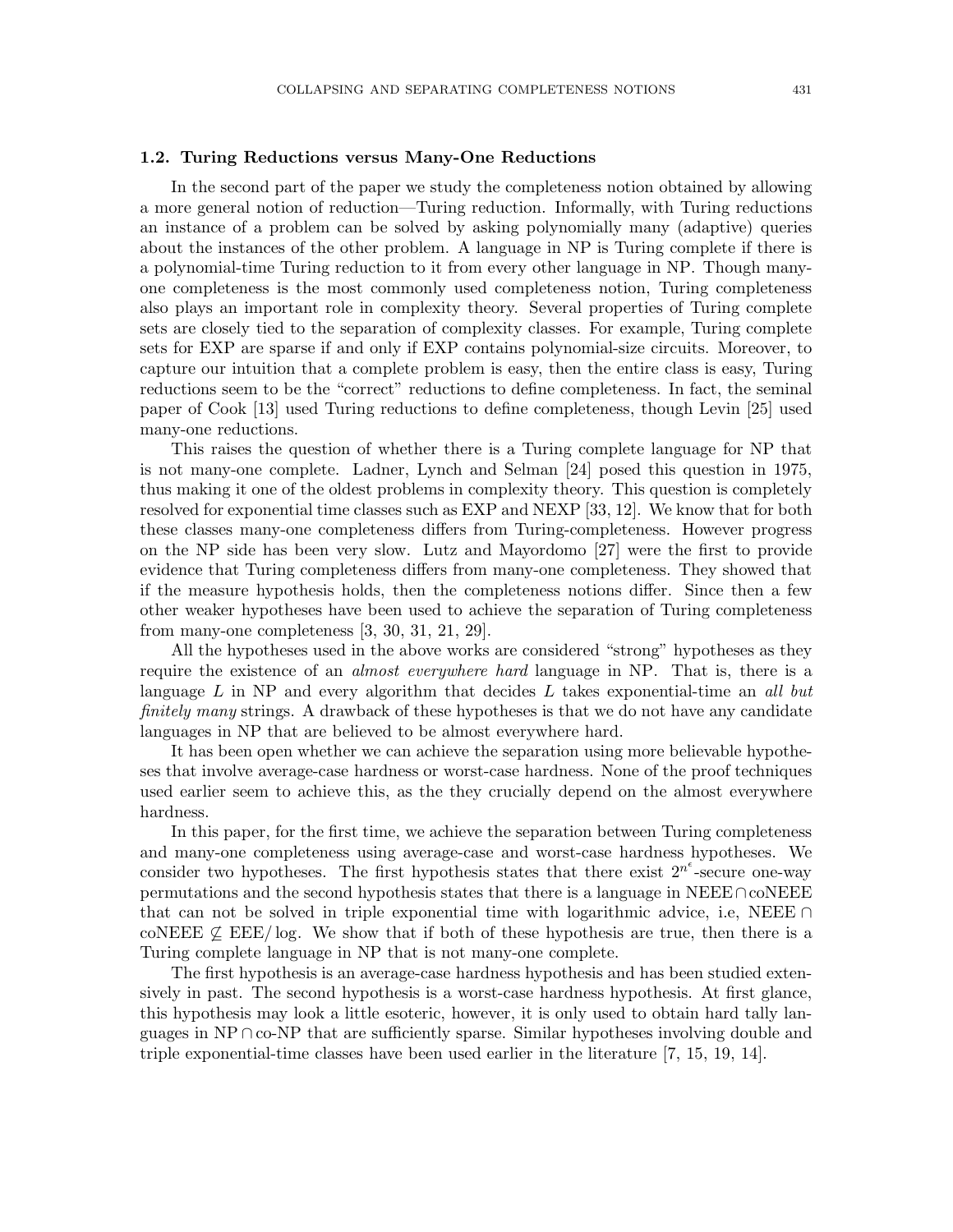We use length-increasing reductions as a tool to achieve the separation of Turing completeness from many-one completeness. We first show that if one-way permutations exist then NP-complete sets are complete via length-increasing, quasipolynomial-time computable reductions. We then show that if the second hypothesis holds, then there is a Turing complete language for NP that is not complete via quasi polynomial-time, length-increasing reductions. Combining these two results we obtain our separation result.

#### 2. Preliminaries

In the paper, we use the binary alphabet  $\Sigma = \{0,1\}$ . Given a language A, A<sub>n</sub> denotes the characteristic sequence of A at length n. We also view  $A_n$  as a boolean function from  $\Sigma<sup>n</sup>$  to Σ. For languages A and B, we say that  $A = i<sub>o</sub>B$ , if  $A_n = B_n$  for infinitely many n. For a complexity class C, we say that  $A \in \mathrm{id}$  if there is a language  $B \in \mathcal{C}$  such that  $A = {}_{10}B$ .

For a boolean function  $f : \Sigma^n \to \Sigma$ ,  $CC(f)$  is the smallest number s such that there is circuit of size s that computes f. A function f is quasipolynomial time computable (QPcomputable) if can be computed deterministically in time  $O(2^{\log^{O(1)} n})$ . We will use the triple exponential time class  $EEE = DTIME(2^{2^{2^{O(n)}}})$ , and its nondeterministic counterpart NEEE.

A language  $L$  is in NP/poly if there is a polynomial-size circuit  $C$  and a polynomial p such that for every x, x is in L if and only if there is a y of length  $p(|x|)$  such that  $C(x, y) = 1.$ 

Our proofs make use a variety of results from approximable sets, instance compression, derandomization and hardness amplification. We mention the results that we need.

**Definition 2.1.** A language A is  $t(n)$ -time 2-approximable [6] if there is a function f computable in time  $t(n)$  such that for all strings x and y,  $f(x, y) \neq A(x)A(y)$ .

A language A is *io-lengthwise*  $t(n)$ -time 2-approximable if there is a function f computable in time  $t(n)$  such that for infinitely many n, for every pair of n-bit strings x and y,  $f(x, y) \neq A(x)A(y).$ 

Amir, Beigel, Gasarch [4] proved that every polynomial-time 2-approximable set is in P/poly. Their proof also implies the following extension for a superpolynomial function  $t(n).$ 

**Theorem 2.2** ([4]). If A is io-lengthwise  $t(n)$ -time 2-approximable, then for infinitely many  $n, CC(A_n) \leq t^2(n).$ 

Given a language H' in co-NP, let H be  $\{\langle x_1, \dots, x_n \rangle \mid |x_1| = \dots = |x_n| = n, x_i \in H'\}.$ Observe that a *n*-tuple consisting of strings of length  $n$  can be encoded by a string of length  $n^2$ . From now we view a string of length  $n^2$  as an *n*-tuple of strings of length *n*.

**Theorem 2.3** ([16, 11]). Let H and H' be defined as above. Suppose there is a language L, a polynomial-size circuit family  ${C_m}$ , and a polynomial p such that for infinitely many n, for every  $x \in \Sigma^{n^2}$ , x is in H if and only if there is a string y of length  $p(n)$  such that  $C(x, y)$  is in  $L^{\leq n}$ . Then H' is in ioNP/poly.

The proof of Theorem 2.3 is similar to the proofs in [16, 11]. The difference is rather than having a polynomial-time many-one reduction, here we have a NP/poly many-one reduction which works infinitely often. The nondeterminism and advice in the reduction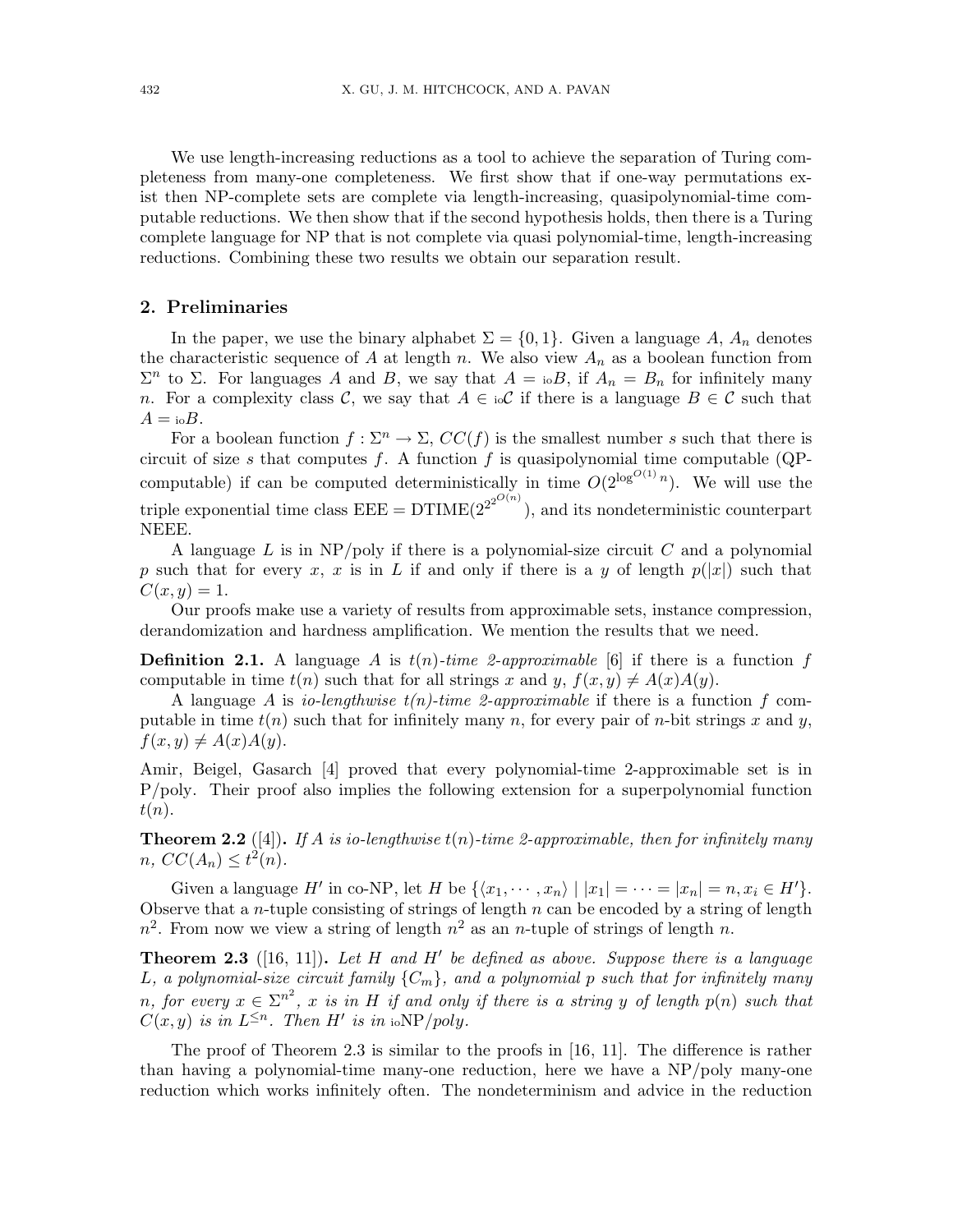can be absorbed into the final NP/poly decision algorithm. The NP/poly decision algorithm works infinitely often, corresponding to when the NP/poly reduction works.

**Definition 2.4.** A function  $f: \{0,1\}^n \to \{0,1\}^m$  is *s*-secure if for every  $\delta < 1$ , every  $t \leq \delta s$ , and every circuit  $C: \{0,1\}^n \to \{0,1\}^m$  of size t,  $\Pr[C(x) = f(x)] \leq 2^{-m} + \delta$ . A function  $f: \{0,1\}^* \to \{0,1\}^*$  is  $s(n)$ -secure if it is  $s(n)$ -secure at all but finitely many length n.

**Definition 2.5.** An  $s(n)$ -secure one-way permutation is a polynomial-time computable bijection  $\pi: \{0,1\}^* \to \{0,1\}^*$  such that  $|\pi(x)| = |x|$  for all x and  $\pi^{-1}$  is  $s(n)$ -secure.

Under widely believed average-case hardness assumptions about the hardness of the RSA cryptosystem or the discrete logarithm problem, there is a secure one-way permutation [18].

**Definition 2.6.** A *pseudorandom generator* (PRG) family is a collection of functions  $G =$  ${G_n: \{0,1\}^{m(n)} \to \{0,1\}^n}$  such that  $G_n$  is uniformly computable in time  $2^{O(m(n))}$  and for every circuit of  $C$  of size  $n$ ,

$$
\left| \Pr_{x \in \{0,1\}^n} [C(x) = 1] - \Pr_{y \in \{0,1\}^{m(n)}} [C(G_n(y)) = 1] \right| \le \frac{1}{n}.
$$

There are many results that show that the existence of hard functions in exponential time implies PRGs exist. We will use the following.

**Theorem 2.7** ([28, 23]). If there is a language A in E such that  $CC(A_n) \geq 2^{n^{\epsilon}}$  for all sufficiently large n, then there exist a constant k and a PRG family  $G = \{G_n : \{0,1\}^{\log^k n} \to$  ${0,1}^n$ .

#### 3. Length-Increasing Reductions

In this section we provide evidence that many-one complete sets for NP are complete via length-increasing reductions. We use the following hypotheses.

**Hypothesis 1.** There is a language L in NP and a constant  $\epsilon > 0$  such that L is not in  $\mathrm{i}\mathrm{o}\tilde{\mathrm{DT}}\mathrm{IME}(2^{n^{\epsilon}}).$ 

Informally, this means that every algorithm that decides L takes more than  $2^{n^e}$ -time on at least one string at every length.

**Hypothesis 2.** There is a language L in co-NP such that L is not in  $\text{ioNP}/\text{poly}$ .

This means that every nondeterministic polynomial size circuit family that attempts to solve L is wrong on on at least one string at each length.

We will first consider the following variant of Hypothesis 1.

**Hypothesis 3.** There is a language L in NP and a constant  $\epsilon > 0$  such that for all but finitely many  $n, CC(L_n) > 2^{n^{\epsilon}}$ .

We will first show that Hypothesis 3 holds, then NP-complete sets are complete via length-increasing reductions. Then we describe how to modify the proof to derive the same consequence under Hypothesis 1. We do this because the proof is much cleaner with Hypothesis 3. To use Hypothesis 1 we have to fix encodings of boolean formulas with certain properties.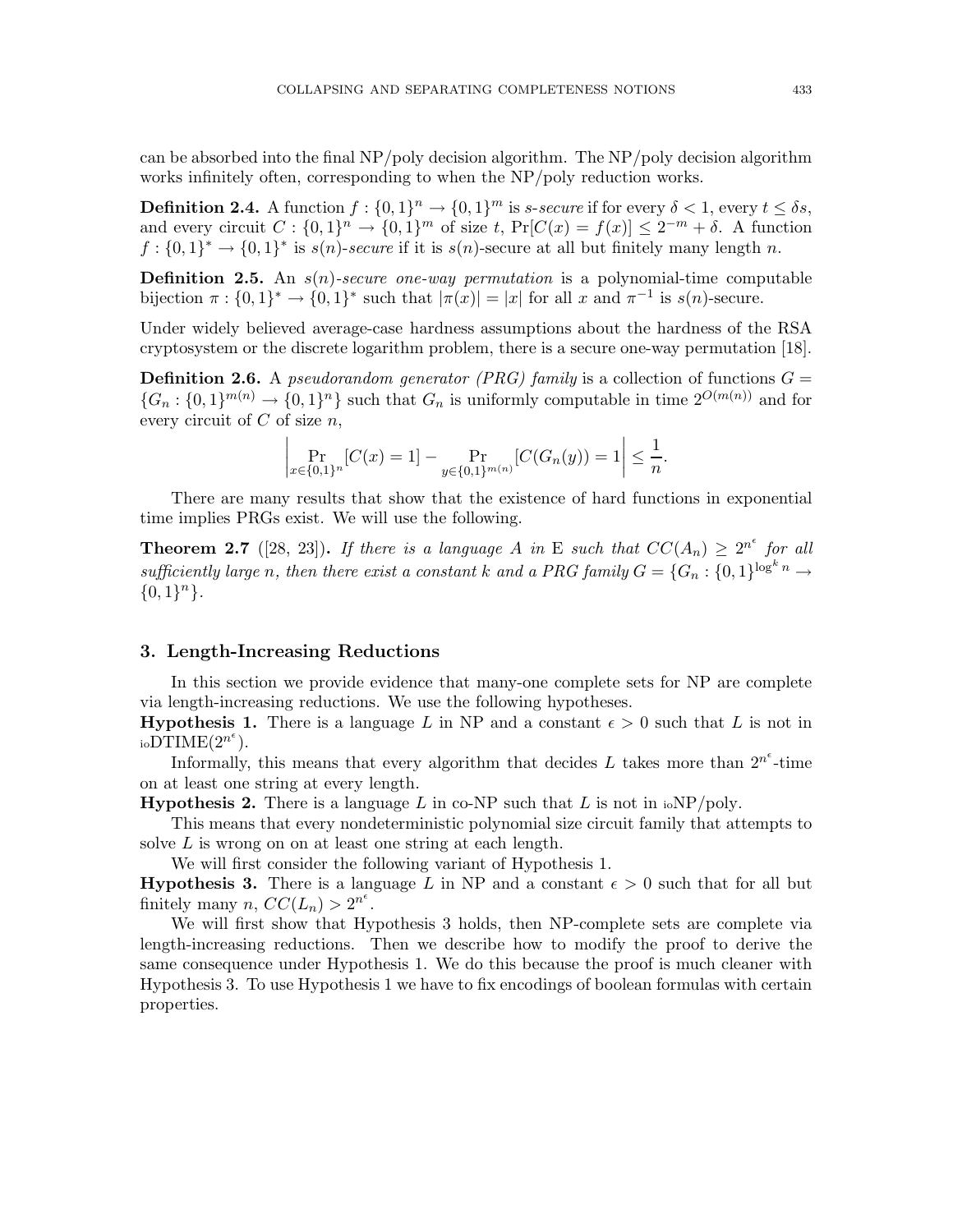#### 3.1. If NP has Subexponentially Hard Languages

**Theorem 3.1.** If there is a language L in NP and an  $\epsilon > 0$  such that for all but finitely many n,  $CC(L_n) > 2^{n^{\epsilon}}$ , then all NP-complete sets are complete via length-increasing, P/poly reductions.

*Proof.* Let A be a NP-complete set that is decidable in time  $2^{n^k}$ . Let L be a language in NP that requires  $2^{n^e}$ -size circuits at every length. Since SAT is complete via polynomial-time, length-increasing reductions, it suffices to exhibit a length-increasing, P/poly-reduction from SAT to A.

Let  $\delta = \frac{\epsilon}{2l}$  $\frac{\epsilon}{2k}$ . Consider the following intermediate language

$$
S = \left\{ \langle x, y, z \rangle \middle| |x| = |z|, |y| = |x|^{\delta}, \text{MAJ}[L(x), \text{SAT}(y), L(z)] = 1 \right\}.
$$

Clearly S is in NP. Since A is NP-complete, there is a many-one reduction f from S to A. We will first show that at every length  $n$  there exist strings on which the reduction f must be honest. Let

$$
T_n = \left\{ \langle x, z \rangle \in \{0, 1\}^n \times \{0, 1\}^n \middle| L(x) \neq L(z), \ \forall y \in \{0, 1\}^{n^{\delta}} \left| f(\langle x, y, z \rangle) \right| > n^{\delta} \right\}
$$

**Lemma 3.2.** For all but finitely many  $n, T_n \neq \emptyset$ .

Assuming that the above lemma holds, we complete the proof of the theorem. Given a length m, let  $n = m^{1/\delta}$ . Let  $\langle x_n, z_n \rangle$  be the first tuple from  $T_n$ . Consider the following reduction from SAT to A: Given a string y of length m, the reduction outputs  $f(\langle x_n, y, z_n \rangle)$ . Given  $x_n$  and  $y_n$  as advice, this reduction can be computed in polynomial time. Since n is polynomial in  $m$ , this is a P/poly reduction.

By the definition of  $T_n$ ,  $L(x_n) \neq L(z_n)$ . Thus  $y \in SAT$  if and only if  $\langle x_n, y, z_n \rangle \in S$ , and so y is in SAT if and only if  $f(\langle x_n, y, z_n \rangle)$  is in A. Again, by the definition of  $T_n$ , for every y of length m, the length of  $f(\langle x_n, y, z_n \rangle)$  is bigger than  $n^{\delta} = m$ . Thus there is a  $P/poly-computable, length-increasing reduction from SAT to A. This, together with the$ proof of Lemma 3.2 we provide next, complete the proof of Theorem 3.1.

*Proof of Lemma 3.2.* Suppose  $T_n = \emptyset$  for infinitely many n. We will show that this yields a length-wise 2-approximable algorithm for  $L$  at infinitely many lengths. This enables us to contradict the hardness of L. Consider the following algorithm:

- (1) Input x, z with  $|x| = |z| = n$ .
- (2) Find a y of length  $n^{\delta}$  such that  $|f(\langle x, y, x \rangle)| \leq n^{\delta}$ .
- (3) If no such  $y$  is found, Output 10.
- (4) If y is found, then solve the membership of  $f(\langle x, y, z \rangle)$  in A. If  $f(\langle x, y, z \rangle) \in A$ , then output 00, else output 11.

We first bound the running time of the algorithm. Step 2 takes  $O(2^{n^{\delta}})$  time. In Step 4, we decide the membership of  $f(\langle x, y, z \rangle)$  in A. This step is reached only if the length of  $f(\langle x, y, z \rangle)$  is at most  $n^{\delta}$ . Thus the time taken to for this step is  $(2^{n^{\delta}})^k \leq 2^{n^{\epsilon/2}}$  time. Thus the total time taken by the algorithm is bounded by  $2^{n^{\epsilon}/2}$ .

Consider a length n at which  $T_n = \emptyset$ . Let x and z be any strings at this length. Suppose for every y of length  $n^{\delta}$ , the length of  $f(\langle x, y, z \rangle)$  is at least  $n^{\delta}$ . Then it must be the case that  $L(x) = L(z)$ , otherwise the tuple  $\langle x, z \rangle$  belongs to  $T_n$ . Thus if the above algorithm fails to find y in Step 2, then  $L(x)L(z) \neq 10$ .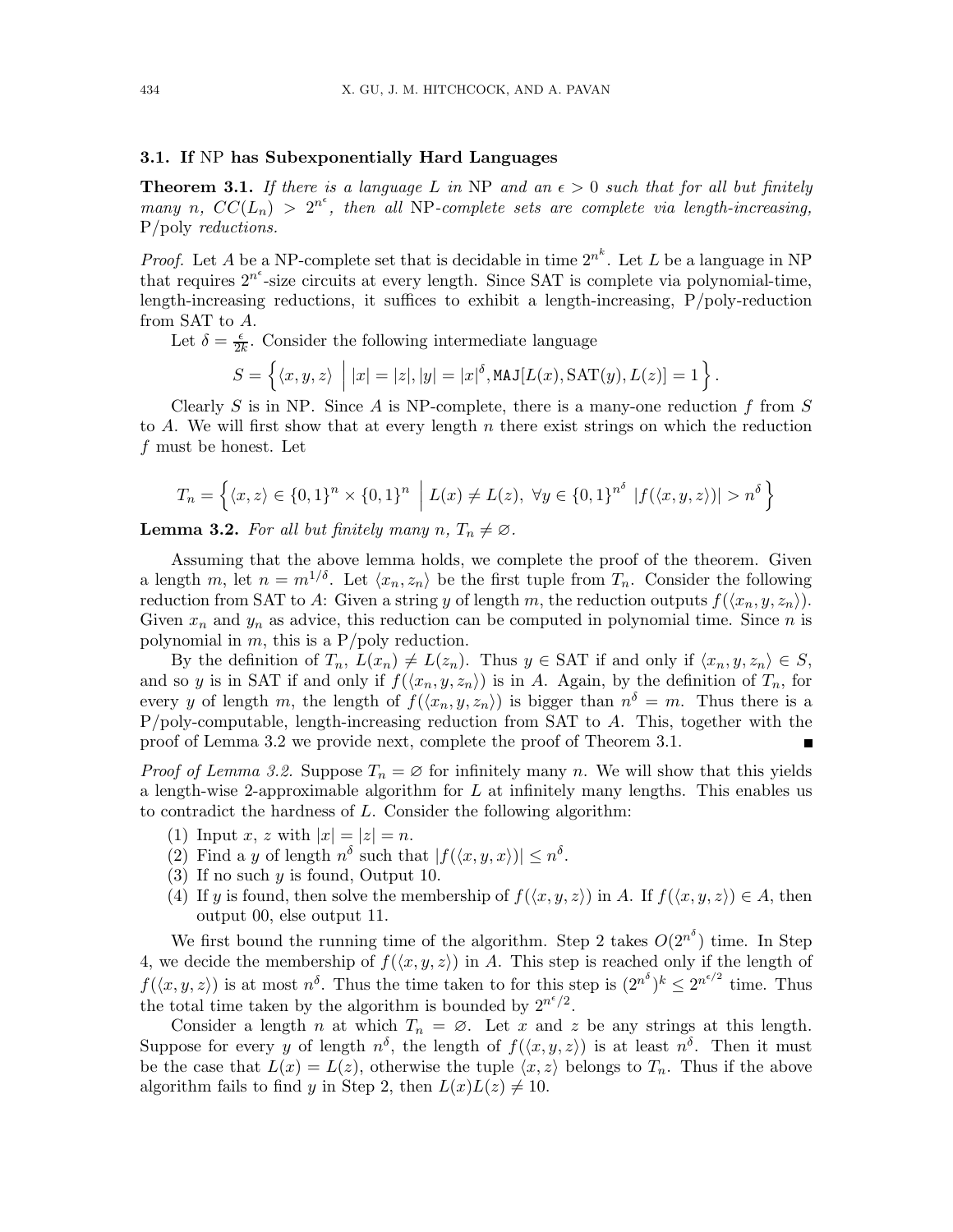Suppose the algorithm succeeds in finding a y in Step 2. If  $f(\langle x, y, z \rangle) \in A$ , then at least one of x or z must belong to L. Thus  $L(x)L(z) \neq 00$ . Similarly, if  $f(\langle x, y, z \rangle) \notin A$ , then at least one of x or z does not belong to L, and so  $L(x)L(z) \neq 11$ .

Thus  $L$  is 2-approximable at length  $n$ . If there exist infinitely many lengths  $n$ , at which  $T_n$  is empty, then L is infinitely-often, length-wise,  $2^{n^e/2}$ -time approximable. By Theorem 2.2, L has circuits of size  $2^{n^{\epsilon}}$  at infinitely many lengths.

Now we will describe how to modify the proof if we assume that Hypothesis 1 holds. Let  $L$  be the hard language guaranteed by the hypothesis. We will work with 3-SAT. Fix an encoding of 3CNF formulas such that formulas with same numbers of variables can be encoded as strings of same length. Moreover, we require that the formulas  $\phi(x_1, \dots, x_n)$ and  $\phi(b_1, \dots, b_i, x_{i+1}, \dots, x_n)$  can be encoded as strings of same length, where  $b_i \in \{0, 1\}$ . Fix a reduction  $f$  from  $L$  to 3-SAT such that all strings of length  $n$  are mapped to formulas with  $n^r$  variables,  $r \geq 1$ . Let 3-SAT' = 3-SAT  $\cap \cup_r \Sigma^{n^r}$ . It follows that that if there is an algorithm that decides 3-SAT' such that for infinitely many n the algorithm runs in  $2^{n^e}$ time on all formulas with  $n^r$  variables, then L is in  $_{10}DTIME(2^{n^e}).$ 

Now the proof proceeds exactly same as before except that we use  $3\text{-SAT}'$  instead of  $L$ , i.e, our intermediate language will be

 $\{\langle x, y, z \rangle \mid \text{MAJ}[3\text{-SAT}'(x), \text{SAT}(y), 3\text{-SAT}'(z)]\} = 1.$ 

Consider the set  $T_n$  as before. It follows that if  $T_n$  is empty at infinitely many lengths, then for infinitely many  $n$ , 3-SAT' is 2-approximable on formulas with  $n^r$  variables. Now we can use the disjunctive self-reducibility of 3-SAT' to show that there is a an algorithm that solves 3-SAT' and for infinitely many n, this algorithm runs in DTIME $(2^{n^{\epsilon}})$ -time on formulas with  $n<sup>r</sup>$  variables. This contradicts the hardness of  $L$ . This gives the following theorem.

**Theorem 3.3.** If there is a language in NP that is not in  $\text{ioDTIME}(2^{n^{\epsilon}})$ , then all NPcomplete sets are complete via length-increasing P/poly reductions.

#### 3.2. If co-NP is Hard for Nondeterministic Circuits

In this subsection we show that Hypothesis 2 also implies that all NP-complete sets are complete via length-increasing reductions.

**Theorem 3.4.** If there is a language L in co-NP that is not in  $\mathrm{i} \circ \mathrm{NP}/poly$ , then NP-complete sets are complete via P/poly-computable, length-increasing reductions.

Proof. We find it convenient to work with co-NP rather than NP. We will show that all co-NP-complete languages are complete via P/poly, length-increasing reductions.

Let  $H'$  be a language in co-NP that is not in  $\frac{1}{10}$  be left  $H$  be

 $\{\langle x_1, \cdots, x_n \rangle \mid \forall 1 \leq i \leq n, [x_i \in H' \text{ and } |x_i| = n] \}.$ 

Note that every *n*-tuple that may potentially belong to  $H$  can be encoded by a string of length  $n^2$ .

Let  $S = 0H' \cup 1SAT$ . It is easy to show that S is in co-NP and S is not in  $\omega NP/poly$ . Observe that S is co-NP-complete via length-increasing reductions. Let A be any co-NPcomplete language. It suffices to exhibit a length-increasing reduction from  $S$  to  $A$ .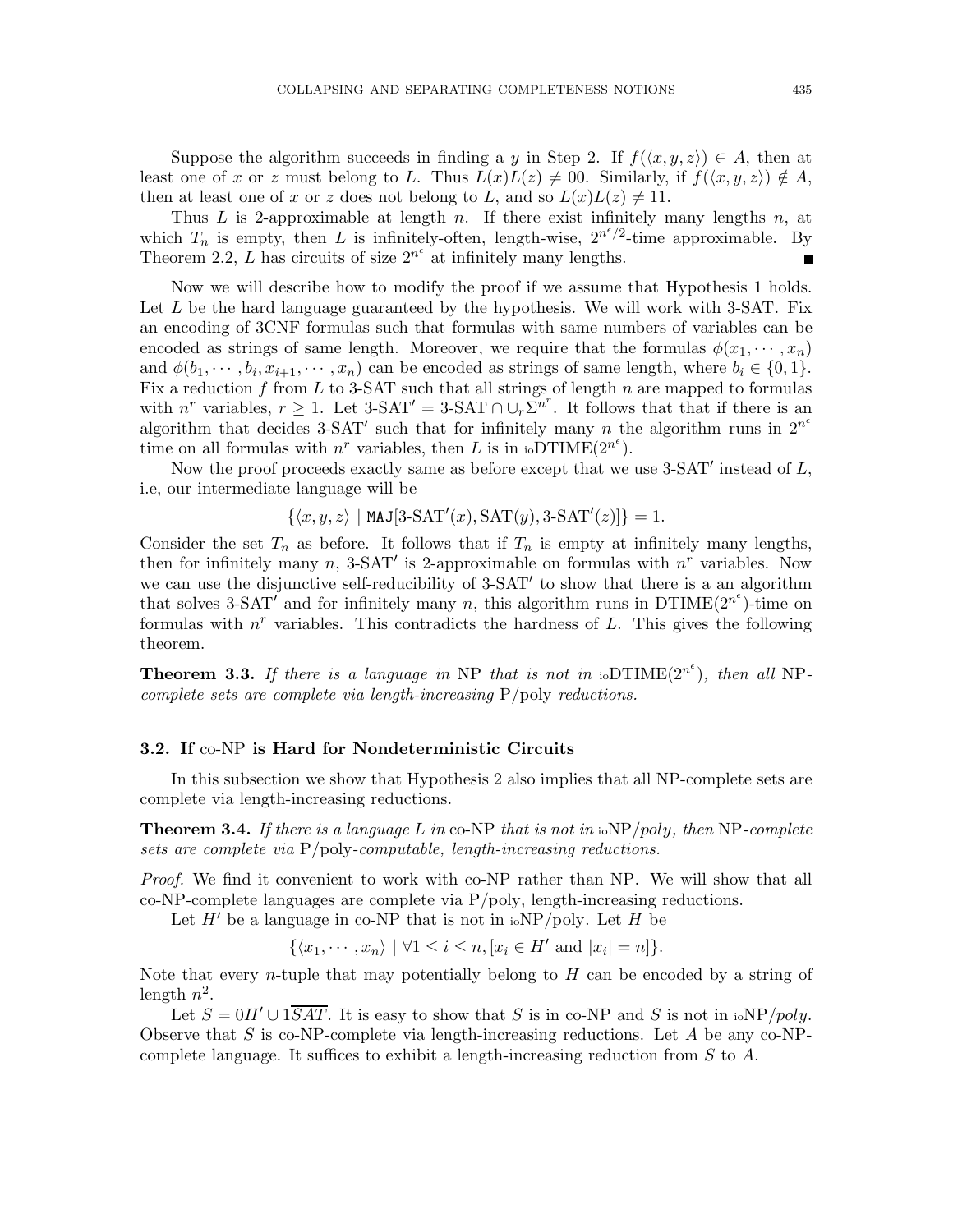Consider the following intermediate language:

 $L = \{ \langle x, y, z \rangle \mid |x| = |z| = |y|^2, \text{MAJ}[x \in H, y \in S, z \in H] = 1 \}.$ 

Clearly the above language is in co-NP. Let f be a many-one reduction from L to  $\overline{A}$ . As before we will first show at every length n that there exits strings x and z such that for every y in S the length of  $f(\langle x, y, z \rangle)$  is at least n.

**Lemma 3.5.** For all but finitely many n, there exist two strings  $x_n$  and  $z_n$  of length  $n^2$ with  $H(x_n) \neq H(z_n)$  and for every  $y \in S^n$ ,  $|f(\langle x_n, y, z_n \rangle)| > n$ .

*Proof.* Suppose not. Then there exist infinitely many lengths n at which for every pair of strings (of length  $n^2$ ) x and z with  $H(x) \neq H(z)$ , there exist a y of length n such that  $|f(x, y, z)| \leq n$ .

From this we obtain a NP/poly-reduction from H to A such that for infinitely many  $n$ , for every x of length  $n^2$ ,  $|f(x)| \le n$ . By Theorem 2.3, this implies that H' is in ioNP/poly. We now describe the reduction. Given n let  $z_n$  be a string (of length  $n^2$ ) that is not in H.

- (1) Input  $x, |x| = n^2$ . Advice:  $z_n$ .
- (2) Guess a string y of length n.
- (3) If  $|f(\langle x, y, z_n \rangle)| > n$ , the output ⊥.
- (4) Output  $f(\langle x, y, z_n \rangle)$ .

Suppose  $x \in H$ . Since  $z_n \notin H$ , there exists a string y of length n such that  $y \in S$  and  $|f(\langle x, y, z_n \rangle)| \leq n$ . Consider a path that correctly guesses such a y. Since  $z_n \notin H$ , and  $y \in S$ ,  $\langle x, y, z_n \rangle \in L$ . Thus  $f(\langle x, y, z_n \rangle) \in A^{\leq n}$ . Thus there exists at least one path on which the reduction outputs a string from  $L \cap \Sigma^{\leq n}$ . Now consider the case  $x \notin H$ . On any path, the reduction either outputs  $\perp$  or outputs  $f(\langle x, y, z_n \rangle)$ . Since both  $z_n$  and x are not in H,  $\langle x, y, z \rangle \notin L$ . Thus  $f(\langle x, y, z_n \rangle) \notin A$  for any y.

Thus there is a  $NP/poly$  many-one reduction from H to L such that for infinitely many n, the output of the reduction, on strings of length  $n^2$ , on any path is at most n. By Theorem 2.3, this places  $H'$  in  $\text{ioNP}/\text{poly}$ .

Thus for all but finitely many lengths n, there exist strings  $x_n$  and  $z_n$  of length  $n^2$  with  $H(x_n) \neq H(z_n)$  and for every  $y \in S^n$ , the length of  $f(\langle x_n, y, z_n \rangle)$  is at least n.

This suggests the following reduction h from S to A. The reduction will have  $x_n$  and  $z_n$ as advice. Given a string y of length n, the reductions outputs  $f(\langle x_n, y, z_n \rangle)$ . This reduction is clearly length-increasing and is length-increasing on every string from S. Thus we have the following lemma.

**Lemma 3.6.** Consider the above reduction h from S to A, for all  $y \in S$ ,  $|h(y)| > |y|$ .

Now we show how to obtain a length-increasing reduction on all strings. We make the following crucial observation.

**Observation 3.7.** For all but finitely many n, there is a string  $y_n$  of length n such that  $y_n \notin S$  and  $|f(\langle x_n, y_n, z_n \rangle)| > n$ .

*Proof.* Suppose not. This means that for infinitely many n, for every y from  $\overline{S} \cap \Sigma^n$ , the length of  $f(\langle x_n, y, z_n \rangle)$  is less than n. Now consider the following algorithm that solves S. Given a string y of length n, compute  $f(\langle x_n, y, z_n \rangle)$ . If the length of  $f(\langle x_n, y, z_n \rangle) > n$ , then accept y else reject y.

The above algorithm can be implemented in P/poly given  $x_n$  and  $z_n$  as advice. If  $y \in S$ , then we know that that the length of  $f(\langle x_n, y, z_n \rangle)$  is bigger than n, and so the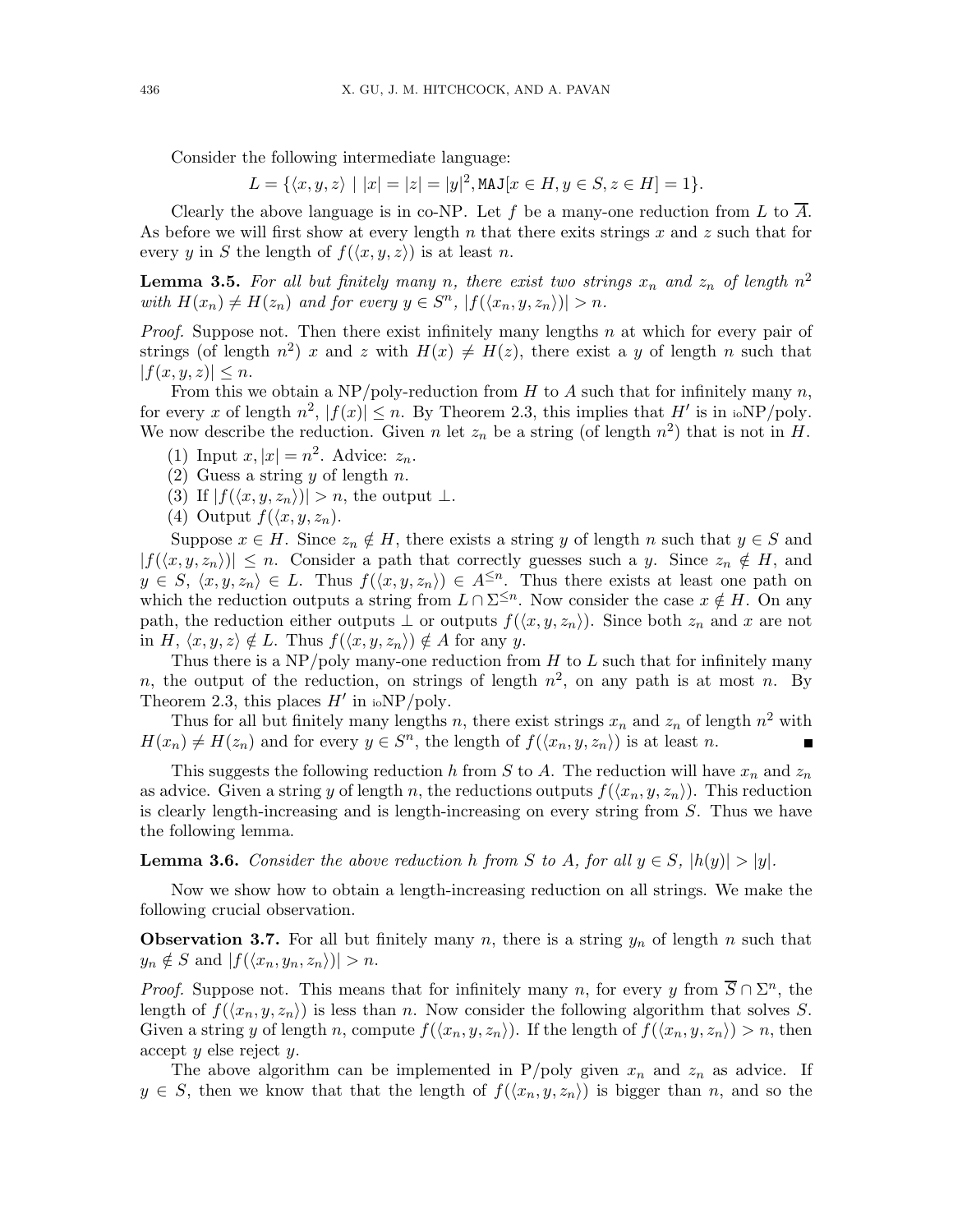above algorithm accepts. If  $y \notin S$ , then by our assumption, the length of  $f(\langle x_n, y, z_n \rangle)$  is at most n. In this case the algorithm rejects y. This shows that S is in  $\mathrm{ioP}/\mathrm{poly}$  which in turn implies that  $H'$  is in  $\mathrm{ioP}/\mathrm{poly}$ . This is a contradiction.

Now we are ready to describe our length increasing reduction from  $S$  to  $A$ . At length  $n$ , this reduction will have  $x_n$ ,  $y_n$  and  $z_n$  as advice. Given a string y of length n, the reduction outputs  $f(\langle x_n, y, z_n \rangle)$  if the length of  $f(\langle x_n, y, z_n \rangle)$  is more than n. Else, the reduction outputs  $f(\langle x_n, y_n, z_n \rangle)$ .

Since  $H(x_n) \neq H(z_n)$ ,  $y \in S$  if and only if  $f(\langle x_n, y, z_n \rangle) \in A$ . Thus the reduction is correct when it outputs  $f(\langle x_n, y, z_n \rangle)$ . The reduction outputs  $f(\langle x_n, y_n, z_n \rangle)$  only when the length of  $f(\langle x_n, y, z_n \rangle)$  is at most n. We know that in this case  $y \notin S$ . Since  $y_n \notin S$ ,  $f(\langle x_n, y_n, z_n \rangle \notin A$ .

Thus we have a P/poly-computable, length-increasing from  $S$  to  $A$ . Thus all co-NPcomplete languages are complete via P/poly, length-increasing reductions. This immediately implies that all NP-complete languages are complete via P/poly-computable, lengthincreasing reductions.

#### 4. Separation of Completeness Notions

In this section we consider the question whether the Turing completeness differs from many-one completeness for NP under two plausible complexity-theoretic hypotheses:

(1) There exists a  $2^{n^e}$ -secure one-way permutation.

(2) NEEE  $\cap$  coNEEE  $\nsubseteq$  EEE/log.

It turns out that the first hypothesis implies that every many-one complete language for NP is complete under a particular kind of length-increasing reduction, while the second hypothesis provides us with a specific Turing complete language that is not complete under the same kind of length-increasing reduction. Therefore, the two hypotheses together separate the notions of many-one and Turing completeness for NP as stated in the following theorem.

**Theorem 4.1.** If both of the above hypotheses are true, there is is a language that is polynomial-time Turing complete for NP but not polynomial-time many-one complete for NP.

Theorem 4.1 is immediate from Lemma 4.2 and Lemma 4.3 below.

**Lemma 4.2.** Suppose  $2^{n^e}$ -secure one-way permutations exist. Then for every NP-complete language A and every  $B \in \text{NP}$ , there is a quasipolynomial-time computable, polynomialbounded, length-increasing reduction reduction f from B to A.

A function f is polynomial-bounded if there is a polynomial p such that the length of  $f(x)$  is at most  $p(|x|)$  for every x.

**Lemma 4.3.** If NEEE  $\cap$  coNEEE  $\nsubseteq$  EEE/log, then there is a polynomial-time Turing complete set for NP that is not many-one complete via quasipolynomial-time computable, polynomial-bounded, length-increasing reductions.

The proof of Lemma 4.2 will appear in the full paper. The remainder of this section is devoted to proving Lemma 4.3. It is well known that any set A over  $\Sigma^*$  can be encoded as a tally set  $T_A$  such that A is worst-case hard if and only if  $T_A$  is worst-case hard. For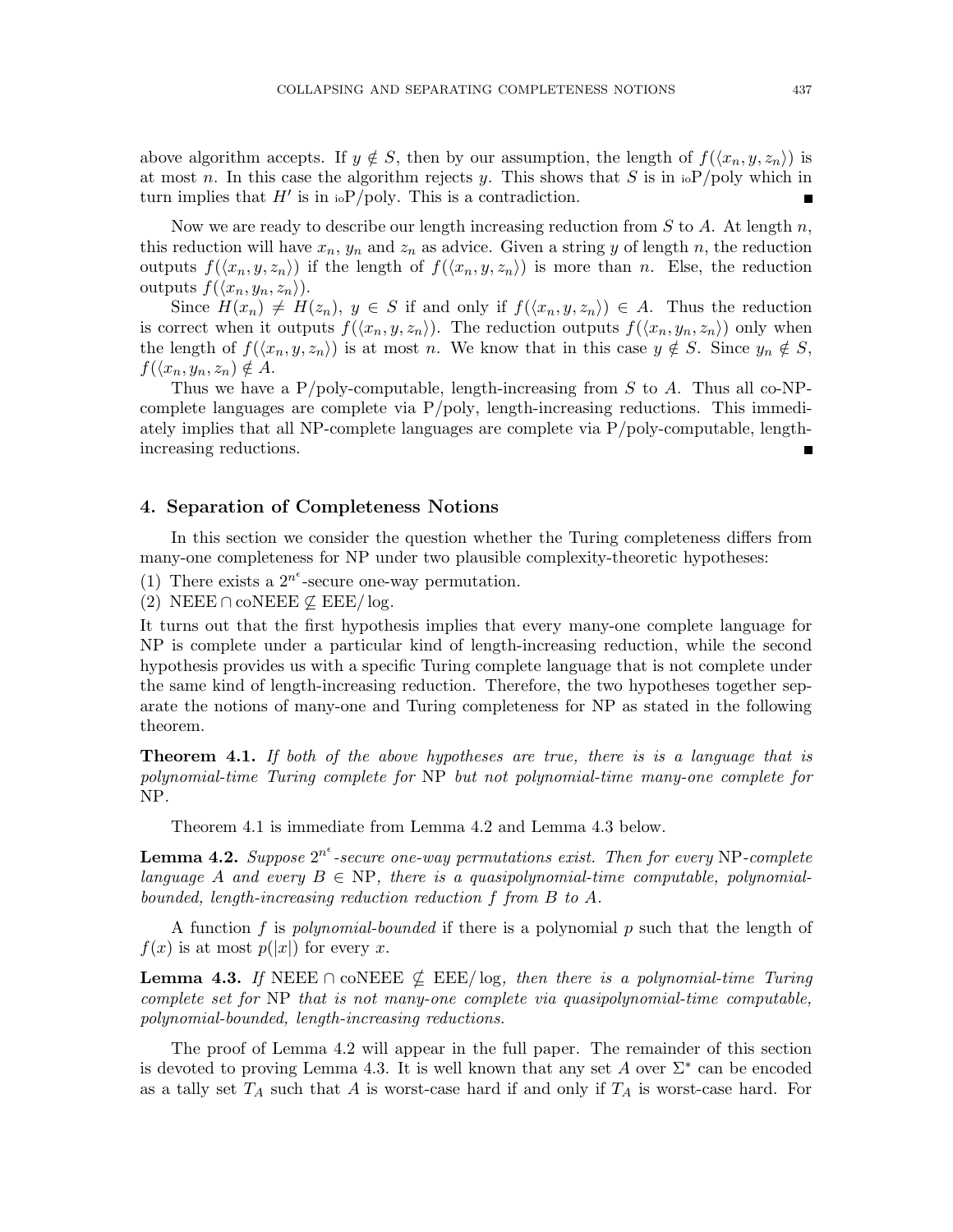our purposes, we need an average-case version of the this equivalence. Below we describe particular encoding of languages using tally sets that is helpful for us and prove the averagecase equivalence.

Let  $t_0 = 2$ ,  $t_{i+1} = t_i^2$  for all  $i \in \mathbb{N}$ . Let  $\mathcal{T} = \{0^{t_i} \mid i \in \mathbb{N}\}$ . For each  $l \in \mathbb{N}$ , let  $\mathcal{T}_l = \left\{0^{t_i} \middle| 2^l - 1 \leq i \leq 2^{l+1} - 2 \right\}.$  Observe that  $\mathcal{T} = \bigcup_{l=0}^{\infty} \mathcal{T}_l$ . Given a set  $A \subseteq \{0,1\}^*,$ let  $T_A = \left\{ 0^{2^{2^{r_x}}} \right\}$  $x \in A$ , where  $r_x$  is the rank index of x in the standard enumeration of  $\{0,1\}^*$ . It is easy to verify that for all  $l \in \mathbb{N}$  and every x,

$$
x \in A \cap \{0,1\}^l \iff 0^{t_{rx}} \in T_A \cap T_l. \tag{4.1}
$$

**Lemma 4.4.** Let  $A$  and  $T_A$  be as above. Suppose there is a quasipolynomial time algorithm  ${\cal A}$  such that for every  $l,$  on an  $\epsilon$  fraction of strings from  $\mathcal{T}_l,$  this algorithm correctly decides the membership in  $T_A$ , and on the rest of the strings the algorithm outputs "I do not know". There is a  $2^{2^{2^{k(l+1)}}}$ -time algorithm A' for some constant k that takes one bit of advice and correctly decides the membership in A on  $\frac{1}{2} + \frac{\epsilon}{2}$  $\frac{\epsilon}{2}$  fraction of the strings at every length l.

We know several results that establish worst-case to average-case connections for classes such as EXP and PSPACE [34, 5, 22, 23, 32]. The following lemma establishes a similar connection for triple exponential time classes, and can be proved using known techniques.

**Lemma 4.5.** If NEEE∩coNEEE  $\nsubseteq$  EEE/ log, then there is language L in NEEE∩coNEEE such that no  $E\to E$  log algorithm can decide L, at infinitely many lengths n, on more than  $rac{1}{2} + \frac{1}{n}$  $\frac{1}{n}$  fraction of strings from  $\{0,1\}^n$ .

Now we are ready to prove Lemma 4.3.

*Proof of Lemma 4.3.* By Lemma 4.5, there is a language  $L \in (NEEE \cap coNEEE) - EEE/\log$ such that no EEE/log algorithm can decide L correctly on more than a  $\frac{1}{2} + \frac{1}{n}$  $\frac{1}{n}$  fraction of the inputs for infinitely many lengths  $n$ .

Without loss of generality, we can assume that  $L \in \text{NTIME}(2^{2^{2^n}}) \cap \text{coNTIME}(2^{2^{2^n}})$ Let

$$
T_L = \left\{ 0^{2^{2^{r_x}}} \, \middle| \, x \in L \right\}.
$$

Clearly,  $T_L \in \text{NP} \cap \text{coNP}$ .

Define  $\tau : \mathbb{N} \to \mathbb{N}$  such that  $\tau(n) = \max\{i \mid t_i \leq n\}$ . Now we will define our Turing complete language. Let

$$
SAT_0 = \left\{ 0x \mid 0^{t_{\tau(|x|)}} \notin T_L \text{ and } x \in SAT \right\},\
$$
  

$$
SAT_1 = \left\{ 1x \mid 0^{t_{\tau(|x|)}} \in T_L \text{ and } x \in SAT \right\}.
$$

Let  $A = \text{SAT}_0 \cup \text{SAT}_1$ . Since L is in NP ∩ co-NP, A is in NP. The following is a Turing reduction from SAT to A: Given a formula x, ask queries  $0x$  and  $1x$ , and accept if and only if at least one them is in A. Thus A is polynomial-time 2-tt complete for NP.

Suppose A is complete via length-increasing, polynomial-bounded, quasipolynomialtime reductions. Then there is such a reduction f from  $\{0\}^*$  to A. There is a constant d such that  $f$  is  $n^d$ -bounded and runs in quasipolynomial time.

The following observation is easy to prove.

**Observation 4.6.** Let  $y \in \{0,1\}^*$  and  $b \in \{0,1\}$  be such that  $f(0^{t_i}) = by$ . Then  $0^{t_{\tau(|y|)}} \in T_L$ if and only if  $b = 1$ .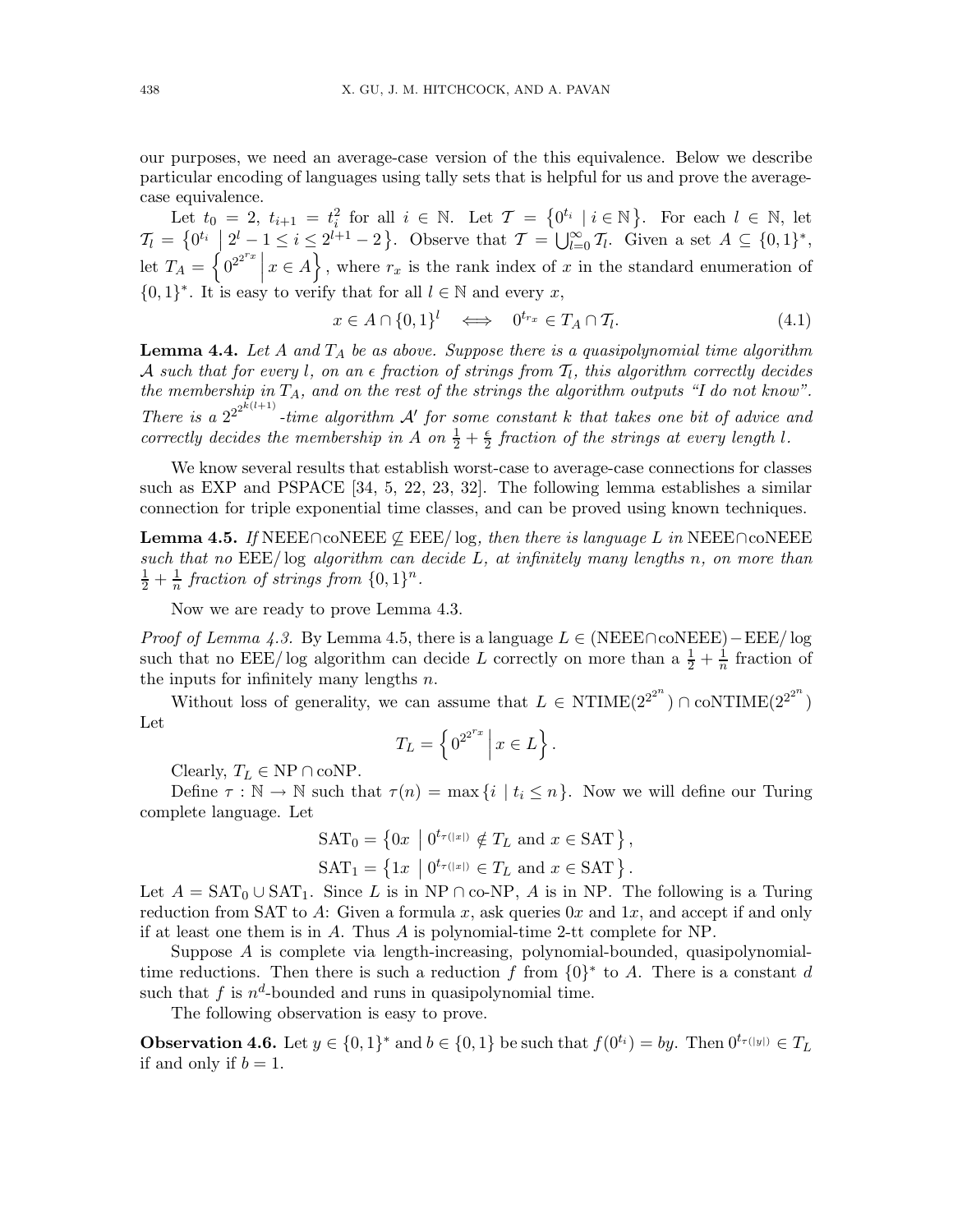Fix a length l. We will describe a quasipolynomial-time algorithm that will decide the membership in  $T_L$  on at least  $\frac{1}{\log d}$  fraction of strings from  $\mathcal{T}_l$ , and says "I do not know" on other strings. By the Lemma 4.4, this implies that there is EEE/1 algorithm that decides L on more than  $\frac{1}{2} + \frac{1}{2 \log d}$  fraction of strings from  $\{0, 1\}^l$ . This contradicts the hardness of L and completes the proof.

Let  $s = 2^l - 1$  and  $r = 2^{l+1} - 2$ . Recall that  $\mathcal{T}_l = \{0^{t_i} \mid s \le i \le r\}$ . Divide  $\mathcal{T}_l$  in sets  $T_0, T_2, \dots T_r$  where  $T_k = \{0^{t_i} \mid s + k \log d \le r + (k+1) \log d\}$ . This gives at least  $\frac{2^l}{\log d}$  $\log d$ sets. Consider the following algorithm that decides  $T_L$  on strings from  $\mathcal{T}_l$ : Let  $0^{t_j}$  be the input. Say, it lies in the set  $T_k$ . Compute  $f(0^{t_{s+k \log d}}) = by$ . If  $t_{\tau(|y|)} \neq t_j$ , then output "I do not know". Otherwise, accept  $0^{t_j}$  if and only if  $b = 1$ . By Observation 4.6 this algorithm never errs. Since  $f$  is computable in quasipolynomial time, this algorithm runs in quasipolynomial time. Finally, observe that  $t_{\tau(|y|)}$  lies between  $t_{s+k \log d}$  and  $t_{s+(k+1) \log d}$ . Thus for every  $k, 0 \leq k \leq r$ , there is at least one string from from  $T_k$  on which the above algorithm correctly decides  $T_L$ . Thus the above algorithm correctly decides  $T_L$  on at least 1  $\frac{1}{\log d}$  fraction of strings from  $\mathcal{T}_l$ , and never errs.

#### References

- [1] M. Agrawal. Pseudo-random generators and structure of complete degrees. In *Proceedings of the Seventeenth Annual IEEE Conference on Computational Complexity*, pages 139–147, 2002.
- [2] M. Agrawal and O. Watanabe. One-way functions and the isomorphism conjecture. Technical Report TR09-019, Electronic Colloquium on Computational Complexity, 2009.
- [3] K. Ambos-Spies and L. Bentzien. Separating NP-completeness notions under strong hypotheses. *Journal of Computer and System Sciences*, 61(3):335–361, 2000.
- [4] A. Amir, R. Beigel, and W. Gasarch. Some connections between bounded query classes and non-uniform complexity. *Information and Computation*, 186:104–139, 2003.
- [5] L. Babai, L. Fortnow, N. Nisan, and A. Wigderson. BPP has subexponential time simulations unless EXPTIME has publishable proofs. *Computational Complexity*, 3:307–318, 1993.
- [6] R. Beigel. *Query-limited reducibilities*. PhD thesis, Stanford University, 1987.
- [7] R. Beigel and J. Feigenbaum. On being incoherent without being very hard. *Computational Complexity*, 2(1):1–17, 1992.
- [8] L. Berman. *Polynomial Reducibilities and Complete Sets*. PhD thesis, Cornell University, 1977.
- [9] L. Berman and J. Hartmanis. On isomorphism and density of NP and other complete sets. *SIAM Journal on Computing*, 6:305–322, 1977.
- [10] H. Buhrman, B. Hescott, S. Homer, and L. Torenvliet. Non-uniform reductions. *Theory of Computing Systems*. To appear.
- [11] H. Buhrman and J. M. Hitchcock. NP-hard sets are exponentially dense unless NP ⊆ coNP/poly. In *Proceedings of the 23rd Annual IEEE Conference on Computational Complexity*, pages 1–7. IEEE Computer Society, 2008.
- [12] H. Buhrman, S. Homer, and L. Torenvliet. Completeness for nondeterministic complexity classes. *Mathematical Systems Theory*, 24:179–200, 1991.
- [13] S. A. Cook. The complexity of theorem proving procedures. In *Proceedings of the Third ACM Symposium on the Theory of Computing*, pages 151–158, 1971.
- [14] J. Feigenbaum, L. Fortnow, S. Laplante, and A. Naik. On coherence, random-self-reducibility, and self-correction. *Computational Complexity*, 7:174–191, 1998.
- [15] J. Feigenbaum, L. Fortnow, C. Lund, and D. Spielman. The powwer of adaptiveness and additional queries in random-self-reductions. *Computational Complexity*, 4:158–174, 1994.
- [16] L. Fortnow and R. Santhanam. Infeasibility of instance compression and succinct PCPs for NP. In *Proceedings of the 40th Annual ACM Symposium on Theory of Computing*, pages 133–142, 2008.
- [17] K. Ganesan and S. Homer. Complete problems and strong polynomial reducibilities. *SIAM J. Comput.*, 21(4):733–742, 1992.